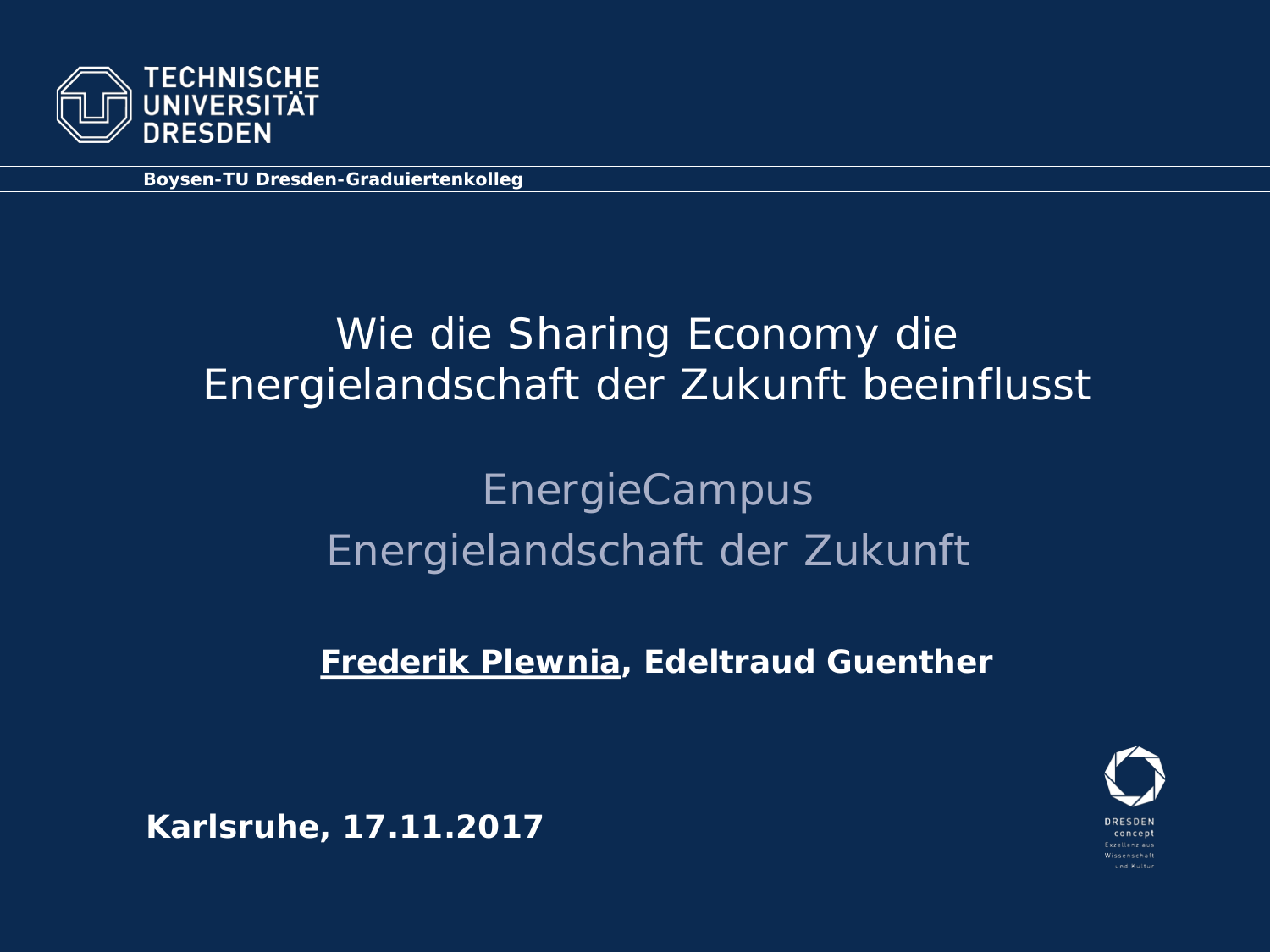

THE BLOG

### How the Sharing and Collaborative Economy Is impacting the Energy Sector

◯ 04/24/2015 03:45 pm ET | Updated Jun 23, 2015



ENERGY SHARING



Energiewende

AirBnB für Strom

#### Sharing economy as a new business model for energy storage systems

P. Lombardi and F. Schwabe

Applied Energy, 2017, vol. 188, issue C, pages 485-496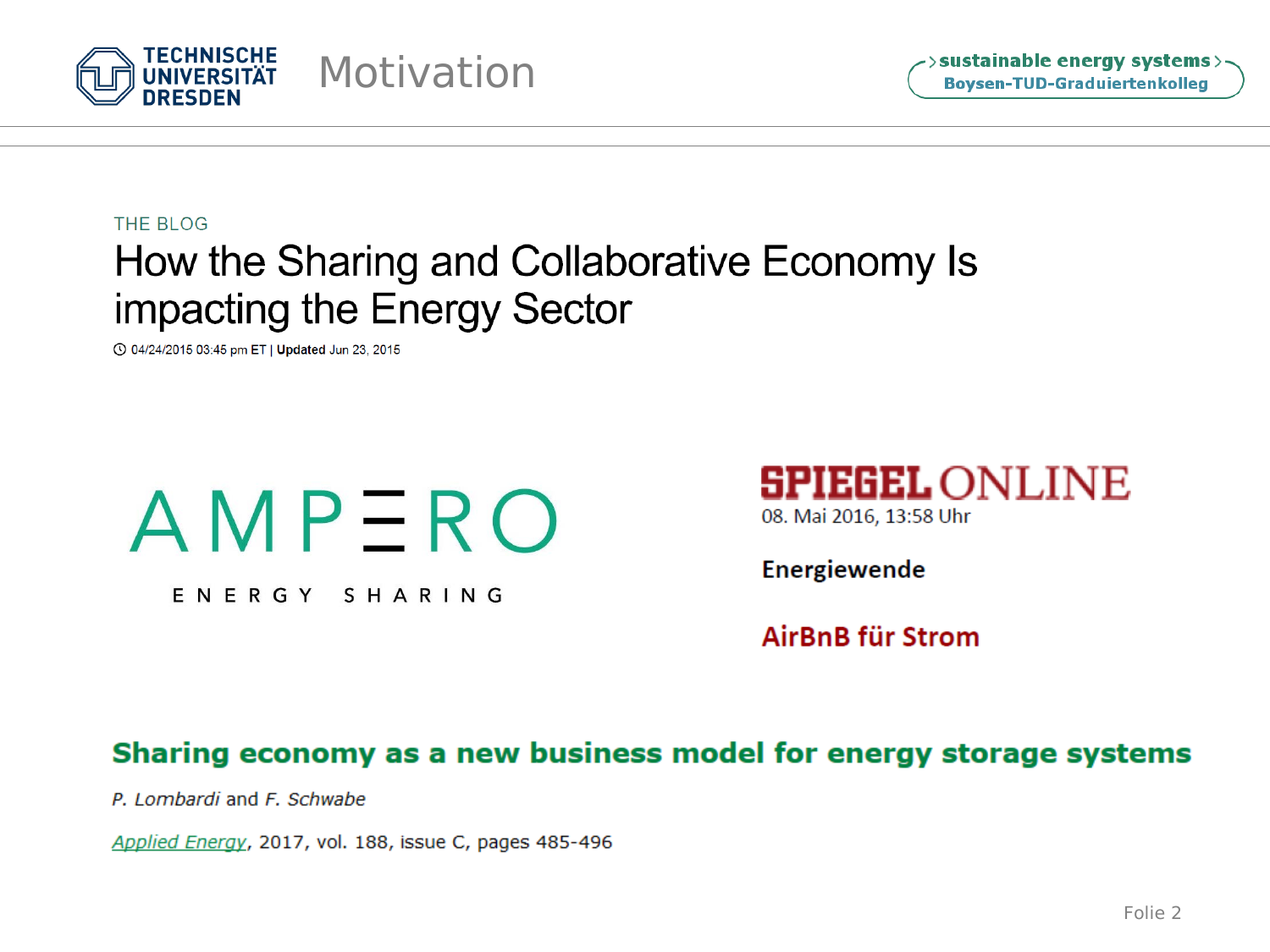

Was ist die Sharing Economy?

>sustainable energy systems> **Boysen-TUD-Graduiertenkolleg** 

Schlüsselaspekte:

- "Nutzen statt Besitzen"
- "Digitale Plattformen"
- "Teilen mit Fremden"
- "Auslastung von Ressourcen"



Quellen: Botsman & Rogers (2013); Frenken & Schor (2017); Muñoz & Cohen (2017)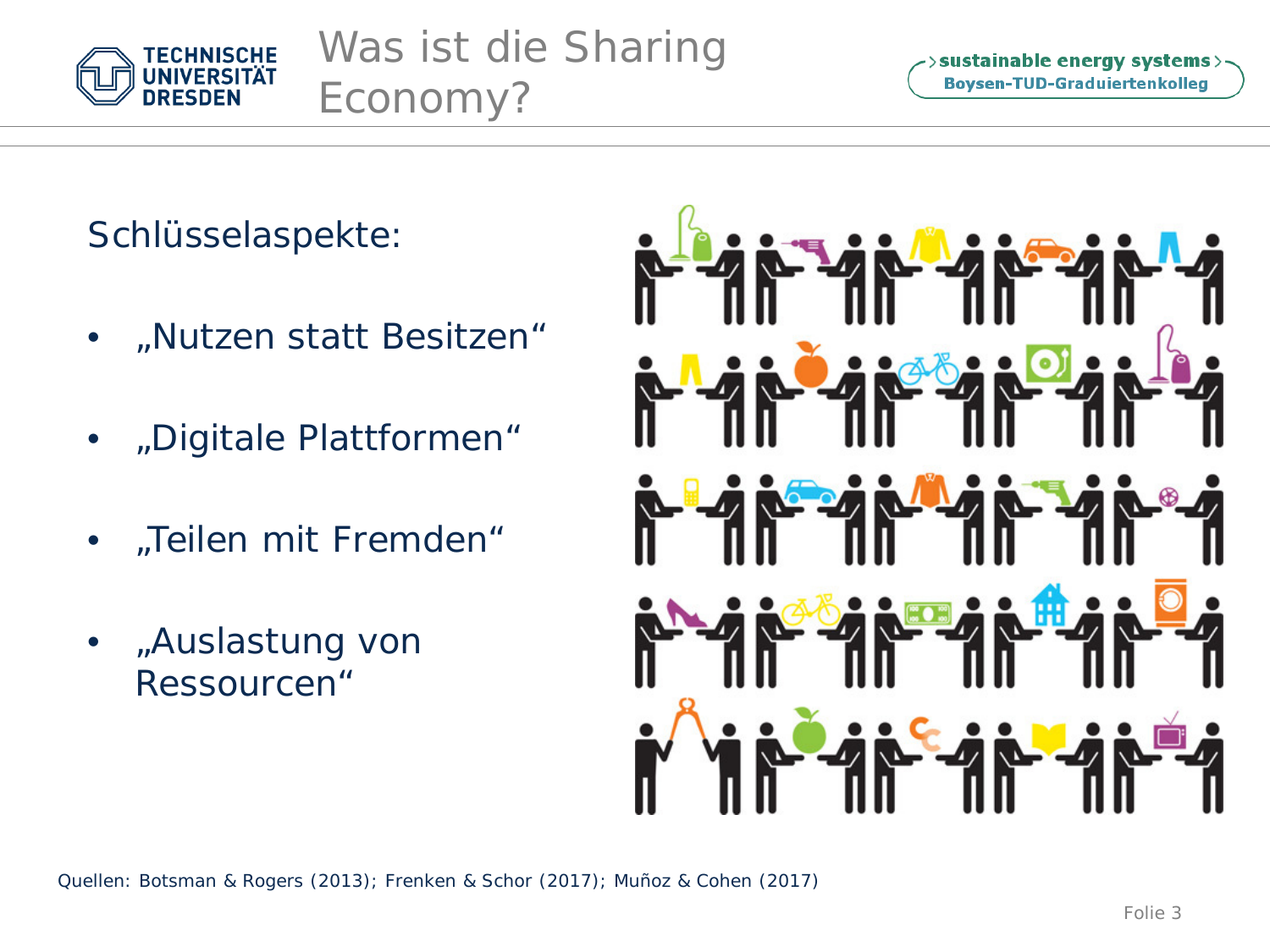

| <b>Geteiltes Gut</b><br>immateriell<br>materiell |                                   |                                      |                                                             |  |  |  |                                                     |  |  |  |
|--------------------------------------------------|-----------------------------------|--------------------------------------|-------------------------------------------------------------|--|--|--|-----------------------------------------------------|--|--|--|
| Material und<br>Energie                          | Produkte<br>(Redistri-<br>bution) | Produkt-<br>Service<br>Systeme (PSS) | Fläche<br>Geld<br>Arbeitskraft<br>(Zeit und<br>Fähigkeiten) |  |  |  | Daten und<br>Wissen und<br>Bildung<br>Informationen |  |  |  |
| Platin-<br>leasing                               |                                   | Carsharing                           |                                                             |  |  |  | Streaming<br><b>Dienste</b>                         |  |  |  |
|                                                  | eBay                              |                                      |                                                             |  |  |  |                                                     |  |  |  |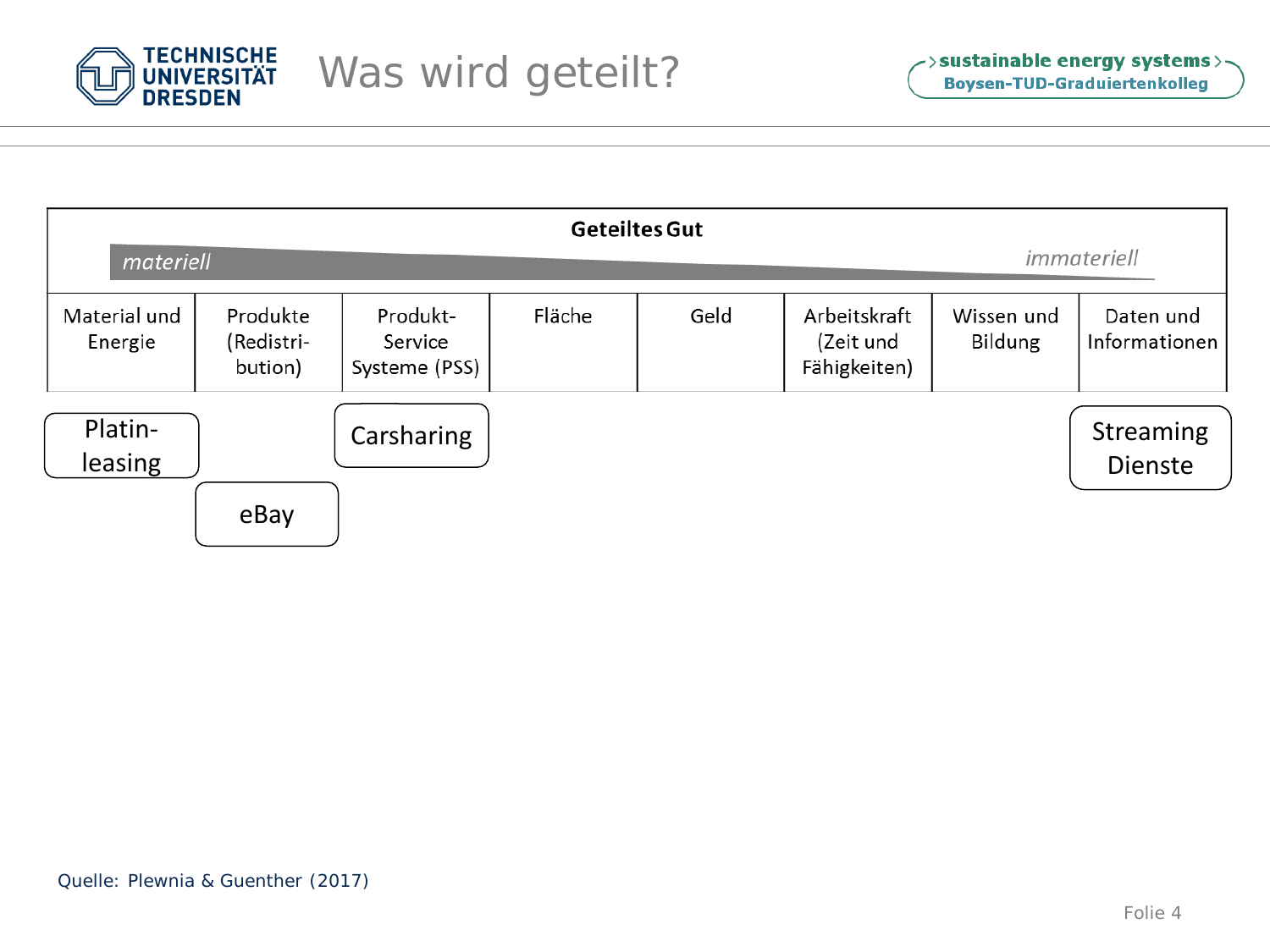

| Marktmodell |                       | <b>Geteiltes Gut</b><br>materiell |                                   |                                      |        |      |                                           |                       | immateriell                |  |
|-------------|-----------------------|-----------------------------------|-----------------------------------|--------------------------------------|--------|------|-------------------------------------------|-----------------------|----------------------------|--|
|             | Markt-<br>ausrichtung | Material und<br>Energie           | Produkte<br>(Redistri-<br>bution) | Produkt-<br>Service<br>Systeme (PSS) | Fläche | Geld | Arbeitskraft<br>(Zeit und<br>Fähigkeiten) | Wissen und<br>Bildung | Daten und<br>Informationen |  |
|             | For-profit            |                                   |                                   |                                      |        |      |                                           |                       |                            |  |
|             | Non-profit            |                                   |                                   |                                      |        |      |                                           |                       | Open Street<br>Map         |  |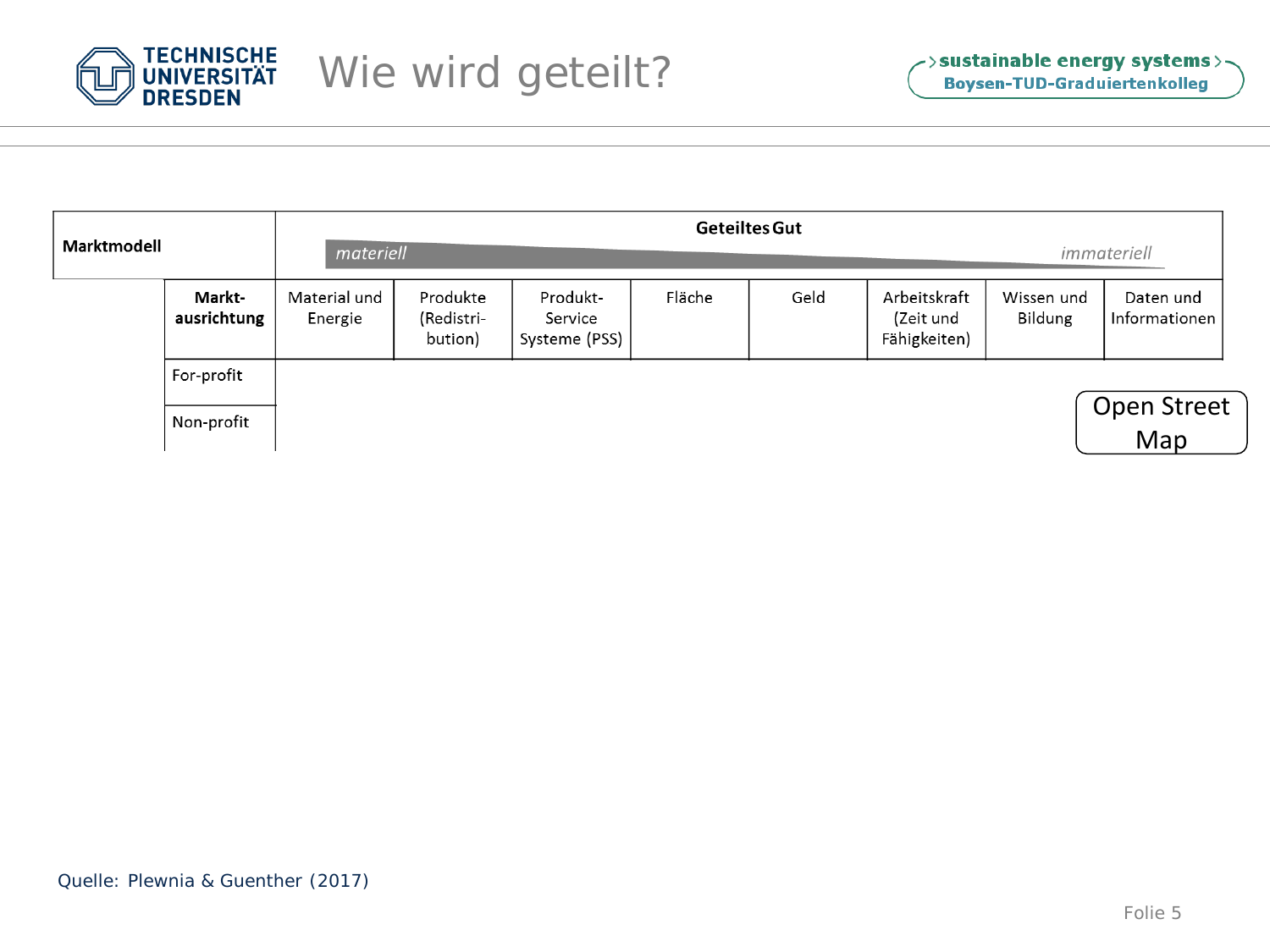

| Marktmodell                         |                       | <b>Geteiltes Gut</b>    |                                   |                                      |        |         |                                           |                       |                            |  |  |
|-------------------------------------|-----------------------|-------------------------|-----------------------------------|--------------------------------------|--------|---------|-------------------------------------------|-----------------------|----------------------------|--|--|
|                                     |                       | materiell               |                                   | immateriell                          |        |         |                                           |                       |                            |  |  |
| Markt-<br>struktur                  | Markt-<br>ausrichtung | Material und<br>Energie | Produkte<br>(Redistri-<br>bution) | Produkt-<br>Service<br>Systeme (PSS) | Fläche | Geld    | Arbeitskraft<br>(Zeit und<br>Fähigkeiten) | Wissen und<br>Bildung | Daten und<br>Informationen |  |  |
| <b>Business</b>                     | For-profit            |                         |                                   |                                      |        |         |                                           |                       |                            |  |  |
| -to-<br>consumer                    | Non-profit            |                         |                                   |                                      |        |         |                                           |                       | Open Street<br>Map         |  |  |
| Consumer                            | For-profit            |                         |                                   | C <sub>2</sub> C<br>Carsharing       |        |         |                                           |                       |                            |  |  |
| -to-<br>consumer                    | Non-profit            |                         |                                   |                                      |        |         |                                           |                       |                            |  |  |
| Consumer                            | For-profit            |                         |                                   |                                      |        | Crowd-  |                                           |                       |                            |  |  |
| -to-<br>business                    | Non-profit            |                         |                                   |                                      |        | funding |                                           |                       |                            |  |  |
| <b>Business</b><br>-to-<br>business | For-profit            |                         |                                   |                                      |        |         |                                           |                       |                            |  |  |
|                                     | Non-profit            |                         |                                   |                                      |        |         |                                           | <b>MOOCs</b>          |                            |  |  |
| Government                          | For-profit            |                         |                                   | <b>Bikesharing</b>                   |        |         |                                           |                       |                            |  |  |
| -to-<br>consumer                    | Non-profit            |                         |                                   |                                      |        |         |                                           |                       |                            |  |  |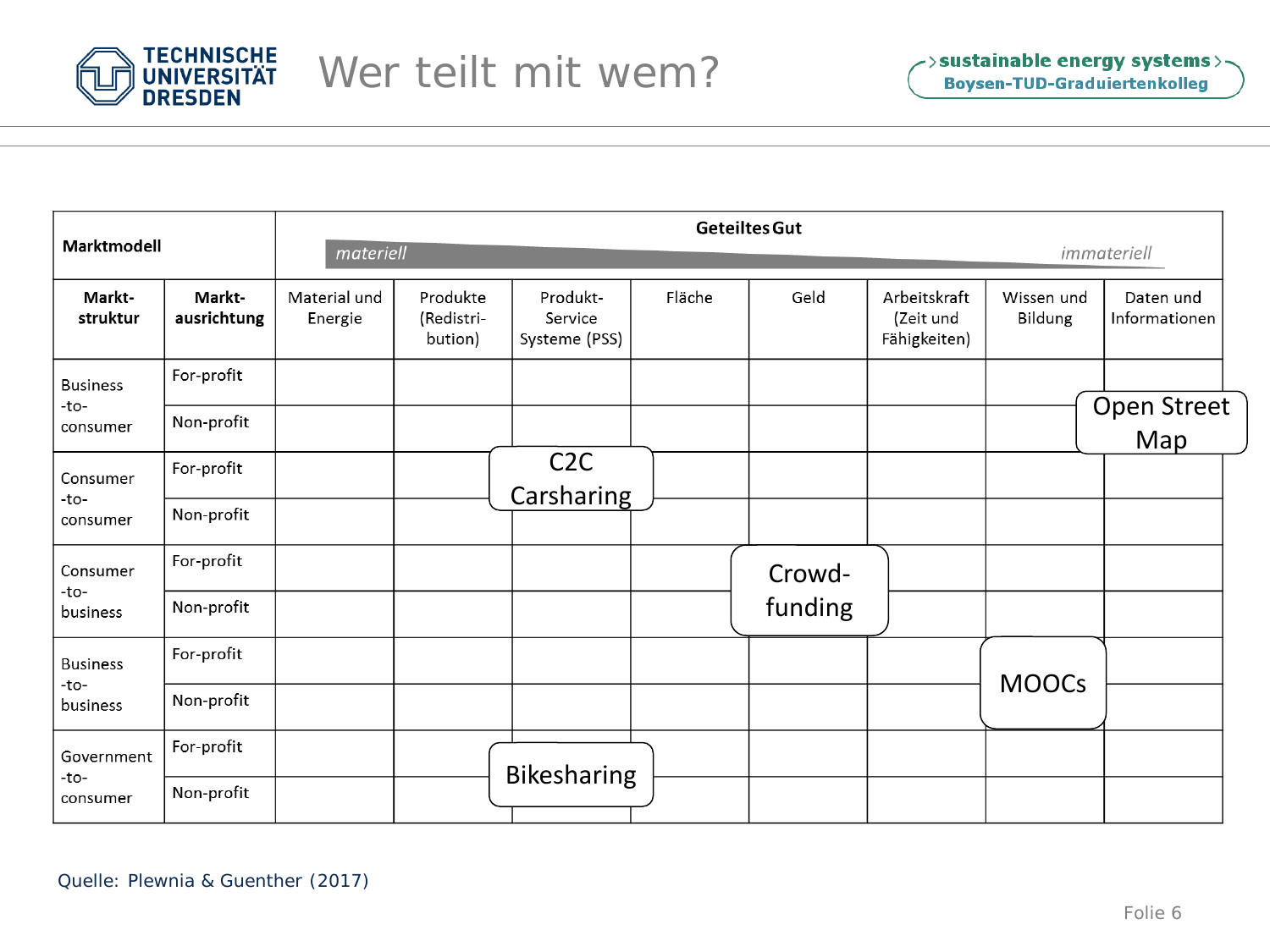

|                                                               |                                  |                       |                                                   |                              |                                  | Energie- und Versorgungswirtschaft |      |                                           |                       |                            |
|---------------------------------------------------------------|----------------------------------|-----------------------|---------------------------------------------------|------------------------------|----------------------------------|------------------------------------|------|-------------------------------------------|-----------------------|----------------------------|
|                                                               | Unterhaltung und Medien          |                       |                                                   |                              |                                  |                                    |      |                                           |                       |                            |
|                                                               | Gast -und Hotelgewerbe           |                       |                                                   |                              |                                  |                                    |      |                                           |                       |                            |
|                                                               | Gesundheitswesen                 |                       |                                                   |                              |                                  |                                    |      |                                           |                       |                            |
|                                                               | Industriesektoren<br>Konsumgüter |                       |                                                   |                              |                                  |                                    |      |                                           |                       |                            |
| <b>Geteiltes Gut</b><br>Mobilität<br>Marktmodell<br>materiell |                                  |                       |                                                   |                              |                                  |                                    |      |                                           | immateriell           |                            |
| Markt-<br>struktur                                            |                                  | Markt-<br>ausrichtung | Material<br>(Rückgewin-<br>nung und<br>Recycling) | Produkte<br>(Redistribution) | Produkt-Service<br>Systeme (PSS) | Fläche                             | Geld | Arbeitskraft<br>(Zeit und<br>Fähigkeiten) | Wissen und<br>Bildung | Daten und<br>Informationen |
| <b>Business</b>                                               |                                  | For-profit            |                                                   |                              |                                  |                                    |      |                                           |                       |                            |
| -to-<br>consumer                                              |                                  | Non-profit            |                                                   |                              |                                  |                                    |      |                                           |                       |                            |
| Consumer                                                      |                                  | For-profit            |                                                   |                              |                                  |                                    |      |                                           |                       |                            |
| -to-<br>consumer                                              |                                  | Non-profit            |                                                   |                              |                                  |                                    |      |                                           |                       |                            |
| Consumer<br>$-to-$                                            |                                  | For-profit            |                                                   |                              |                                  |                                    |      |                                           |                       |                            |
| business                                                      |                                  | Non-profit            |                                                   |                              |                                  |                                    |      |                                           |                       |                            |
| <b>Business</b><br>-to-<br>business                           |                                  | For-profit            |                                                   |                              |                                  |                                    |      |                                           |                       |                            |
|                                                               |                                  | Non-profit            |                                                   |                              |                                  |                                    |      |                                           |                       |                            |
| Govern-                                                       |                                  | For-profit            |                                                   |                              |                                  |                                    |      |                                           |                       |                            |
| ment-to-<br>consumer                                          |                                  | Non-profit            |                                                   |                              |                                  |                                    |      |                                           |                       |                            |

Quelle: Plewnia & Guenther (2017)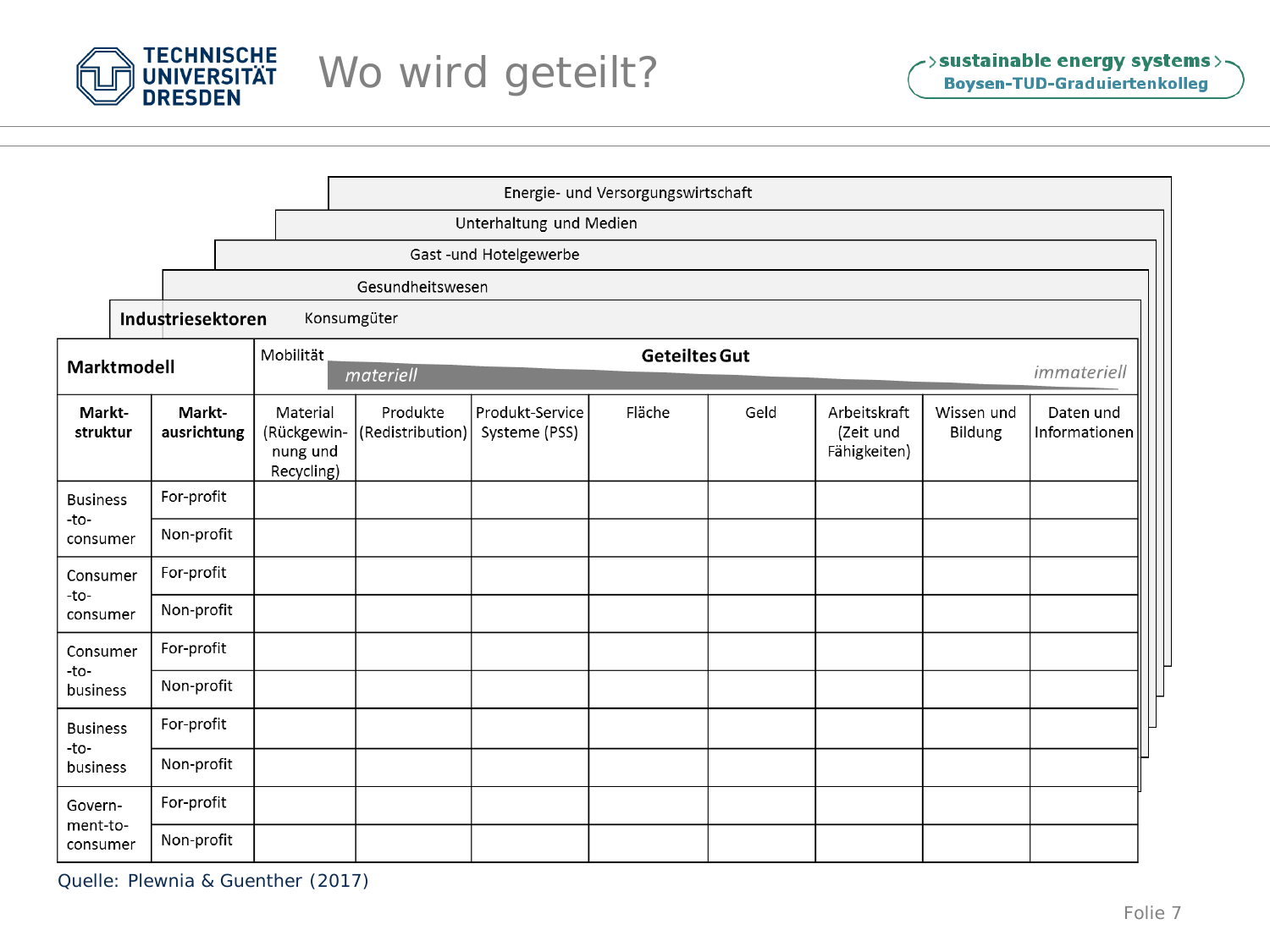

| Marktmodell                         |                       | <b>Geteiltes Gut</b>    |                                   |                                      |            |         |                                           |                                     |                            |  |
|-------------------------------------|-----------------------|-------------------------|-----------------------------------|--------------------------------------|------------|---------|-------------------------------------------|-------------------------------------|----------------------------|--|
|                                     |                       |                         | materiell                         |                                      |            |         |                                           |                                     |                            |  |
| Markt-<br>struktur                  | Markt-<br>ausrichtung | Material und<br>Energie | Produkte<br>(Redistri-<br>bution) | Produkt-<br>Service<br>Systeme (PSS) | Fläche     | Geld    | Arbeitskraft<br>(Zeit und<br>Fähigkeiten) | Wissen und<br>Bildung               | Daten und<br>Informationen |  |
| <b>Business</b><br>-to-             | For-profit            |                         | $2nd$ -hand                       | Cloud-                               |            |         |                                           |                                     | Energie-                   |  |
| consumer                            | Non-profit            |                         | <b>Batterie</b>                   | Speicher                             |            |         |                                           | immateriell<br>LEEN-<br>Plattformen | services                   |  |
| Consumer                            | For-profit            | P <sub>2</sub> P        |                                   |                                      | Flächenver |         |                                           |                                     |                            |  |
| -to-<br>consumer                    | Non-profit            | Energie-<br>handel      |                                   |                                      | -mietung   |         |                                           |                                     |                            |  |
| Consumer<br>-to-                    | For-profit            |                         |                                   | Schwarm-                             |            | Crowd-  |                                           |                                     |                            |  |
| business                            | Non-profit            |                         |                                   | speicher                             |            | funding |                                           |                                     |                            |  |
| <b>Business</b><br>-to-<br>business | For-profit            |                         |                                   |                                      |            |         |                                           |                                     |                            |  |
|                                     | Non-profit            |                         |                                   |                                      |            |         |                                           |                                     |                            |  |
| Government                          | For-profit            |                         |                                   |                                      |            |         |                                           |                                     |                            |  |
| -to-<br>consumer                    | Non-profit            |                         |                                   |                                      |            |         |                                           |                                     |                            |  |

Quelle: Plewnia & Guenther (2017)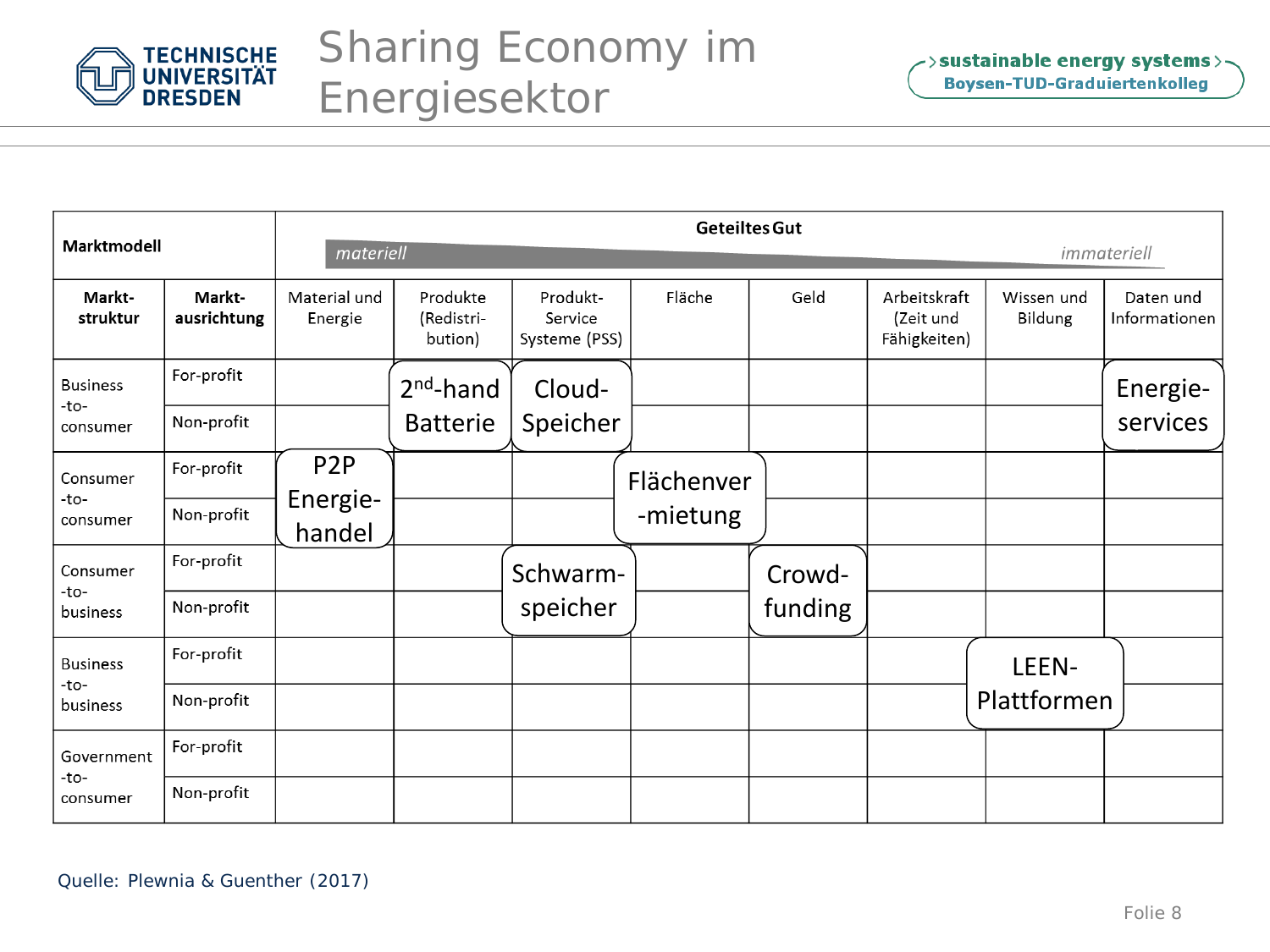

- Sharing Economy Geschäftsmodelle im Energiesektor anwendbar
- Zusätzliche Perspektive der Analyse



Quelle: Valdman (2016); Image Credit: Gridmates/Fastcoexist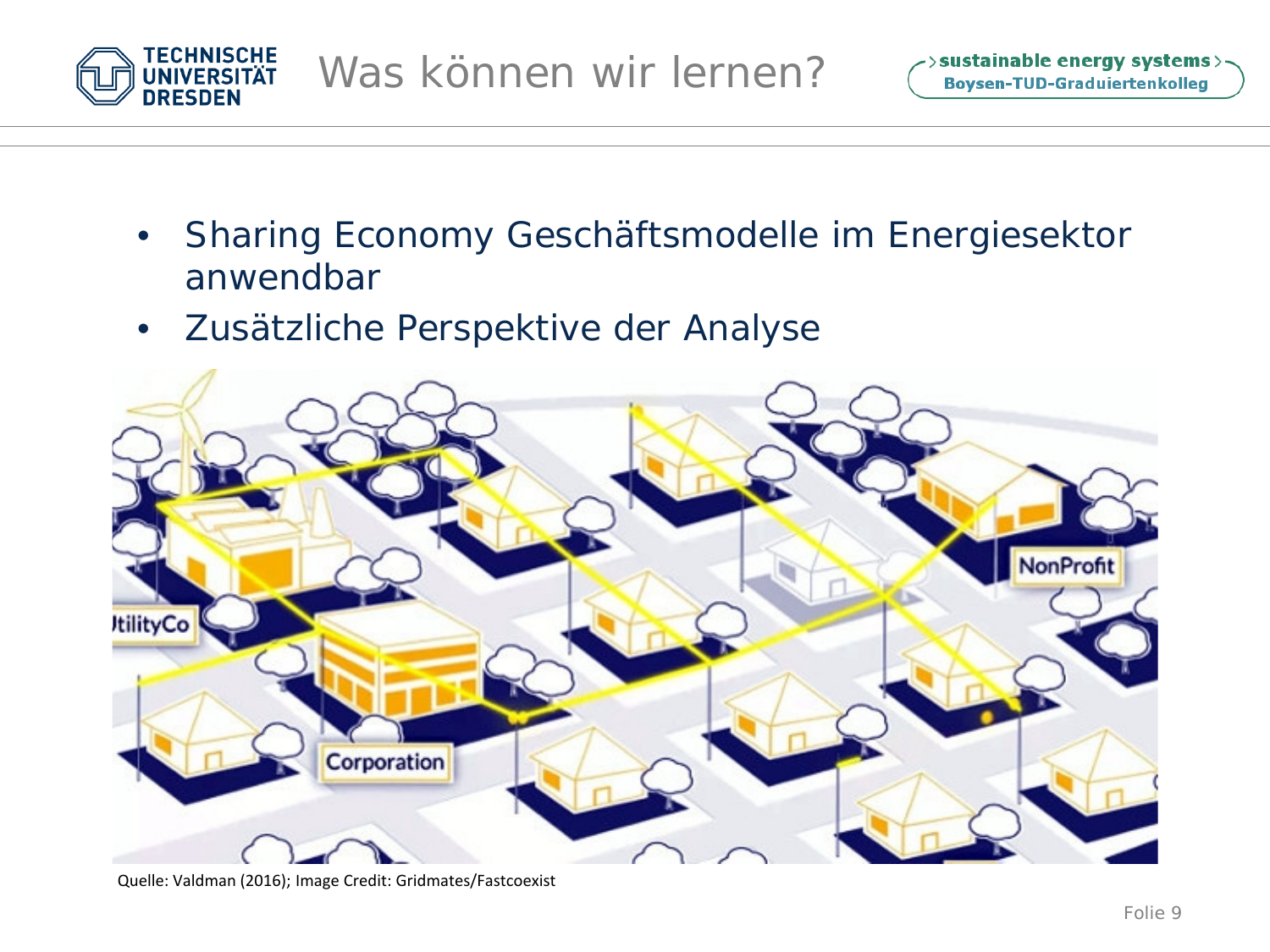

- Interviews mit Praktikern und Experten
- Workshops zu neuen Geschäftsmodellen
- Kundenbefragungen
- Einzelfallstudie zur Bewertung



Quelle: Eigene Darstellung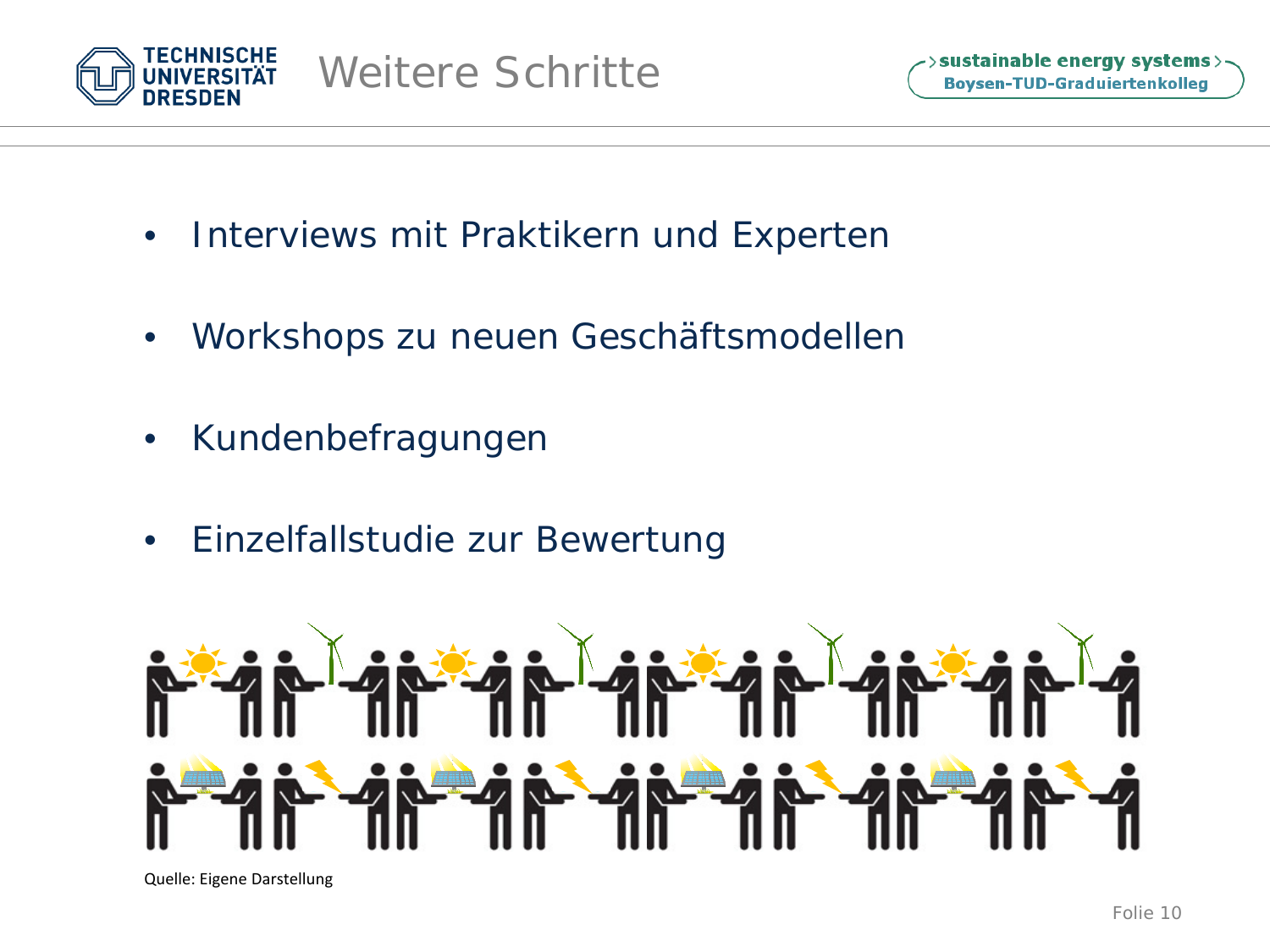

# Vielen Dank für Ihre Aufmerksamkeit!

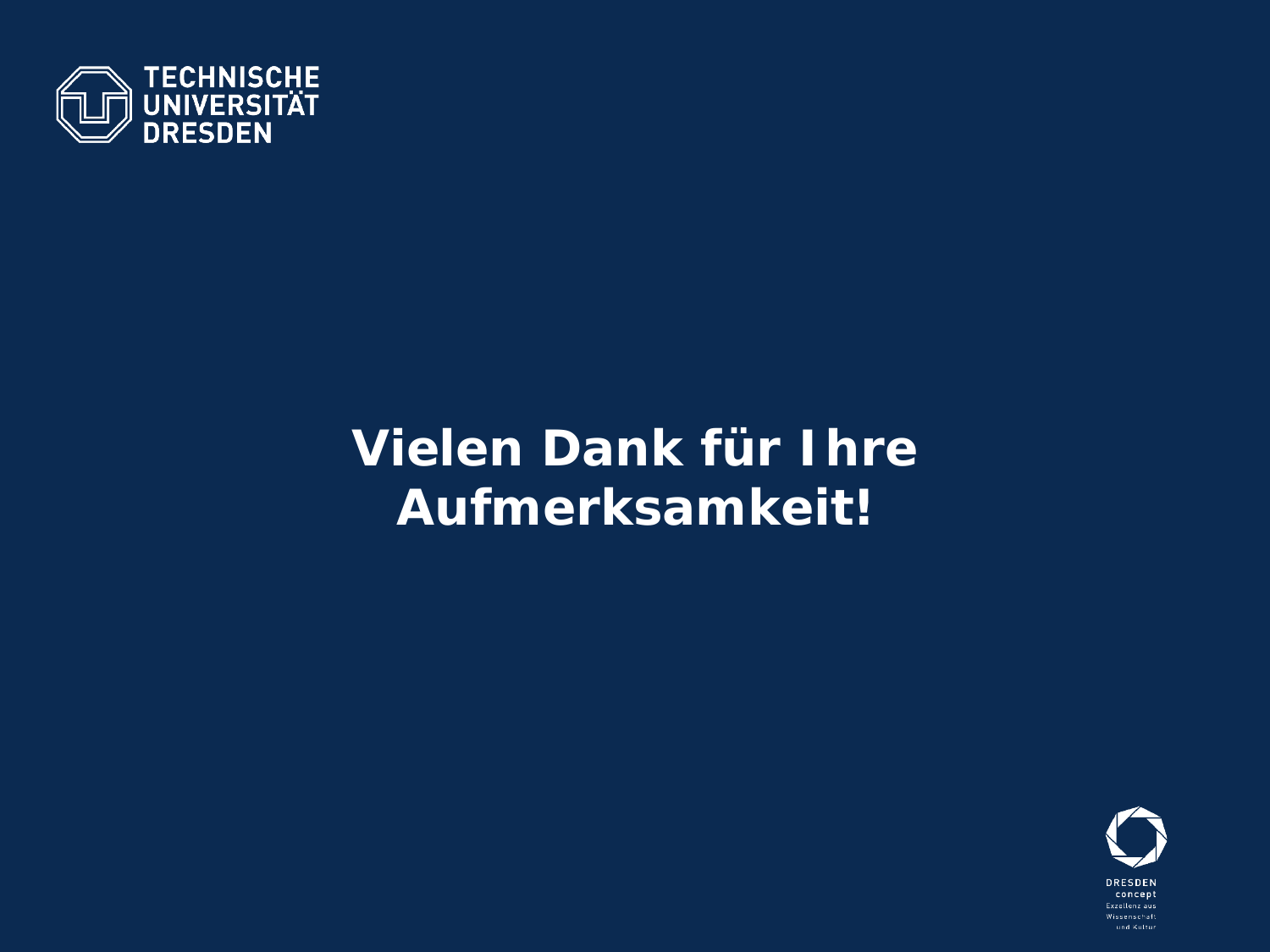

Botsman, R., & Rogers, R., (2010) *What's mine is yours: The rise of collaborative consumption*. HarperCollins.

#### Butenko, A. 2016. *Sharing Energy: Dealing with Regulatory Disconnect in Dutch Energy Law*.

Codagnone, C. Biagi, F., & Abadie, F. (2016) **The Passions and the Interests: Unpacking the 'Sharing Economy'***.* Institute for Prospective Technological Studies, JRC Science for Policy Report EUR 27914 EN, doi:10.2791/474555

Fuchs, G., & Hinderer, N. 2016. Towards a low carbon future: a phenomenology of local electricity experiments in Germany. *Journal of Cleaner Production*, 128: 97–104.

Gstrein, M., & Teufel, S. 2014. The changing decision patterns of the consumer in a decentralized smart grid. *11th International Conference on the European Energy Market (EEM14)*, 1–5. IEEE.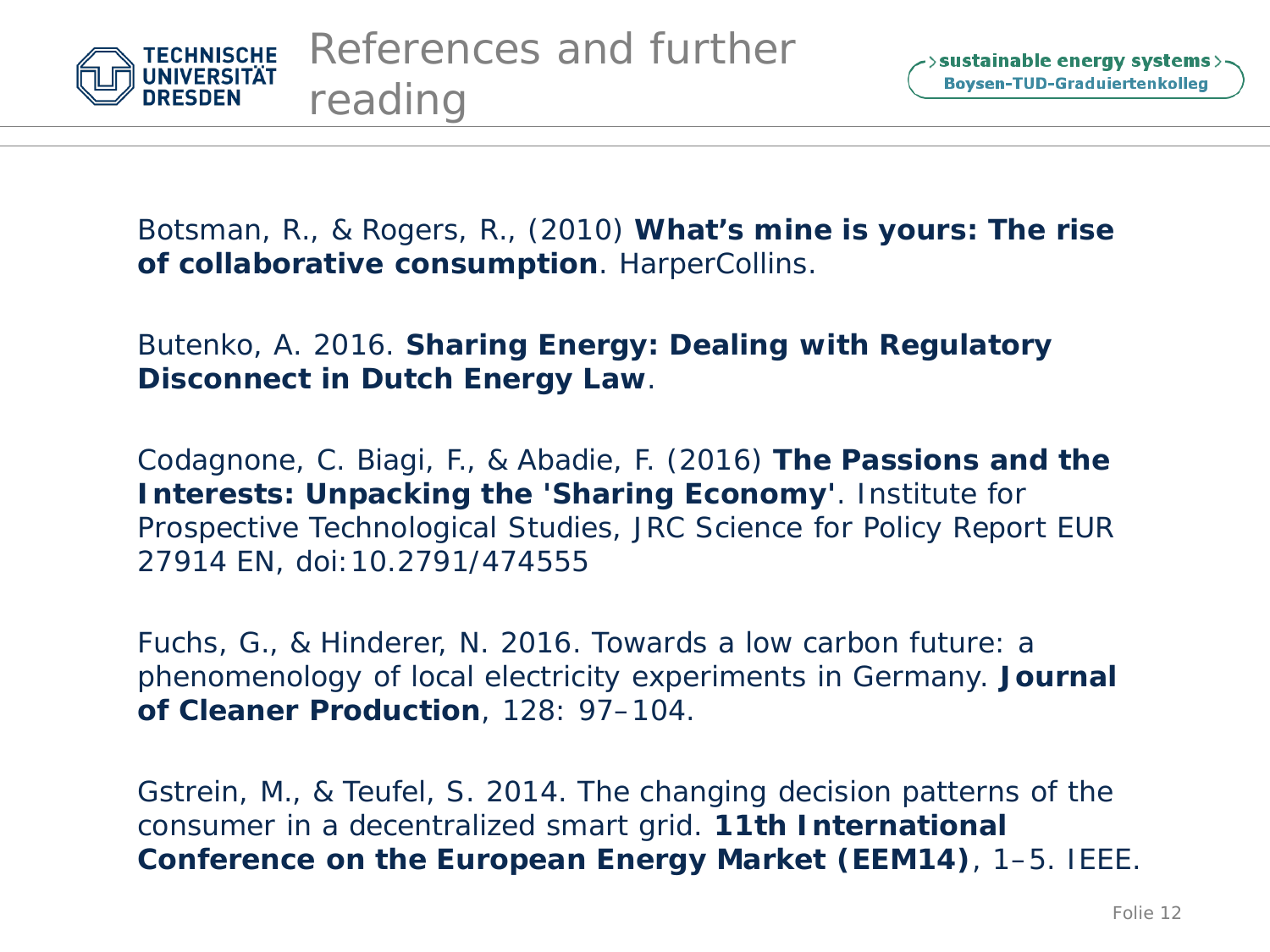

Gstrein, M., & Teufel, S. 2015. Crowd Energy Management: New Paradigm for Electricity Market. *Journal of Electronic Science and Technology*, 3: 2.

Loock, M., Reuter, E., Bohnsack, R., & Adank, A. n.d. *local Electricity retail Markets for Prosumer smart grid pOWER services*. no. H2020 project-Grant agreement n° 646476.

Mielke, J., Zimmerman, H., Wolf, V., Vermaßen, H., Retzlaff, N., et al. 2016. *GOVERNANCE UND GESCHÄFTSMODELLE FÜR DIE TRANSFORMATION: 12 EMPFEHLUNGEN ZUR ENERGIEWENDE*.

Parag, P. 2015. Beyond energy efficiency: A "prosumer market"as an integrated platform for consumer engagement with the energy system. *ECEEE 2015 Summer Study on Energy Efficiency*, 15–23.

Parag, Y., & Sovacool, B. K. 2016. Electricity market design for the prosumer era. *Nature Energy*, 1: 16032.